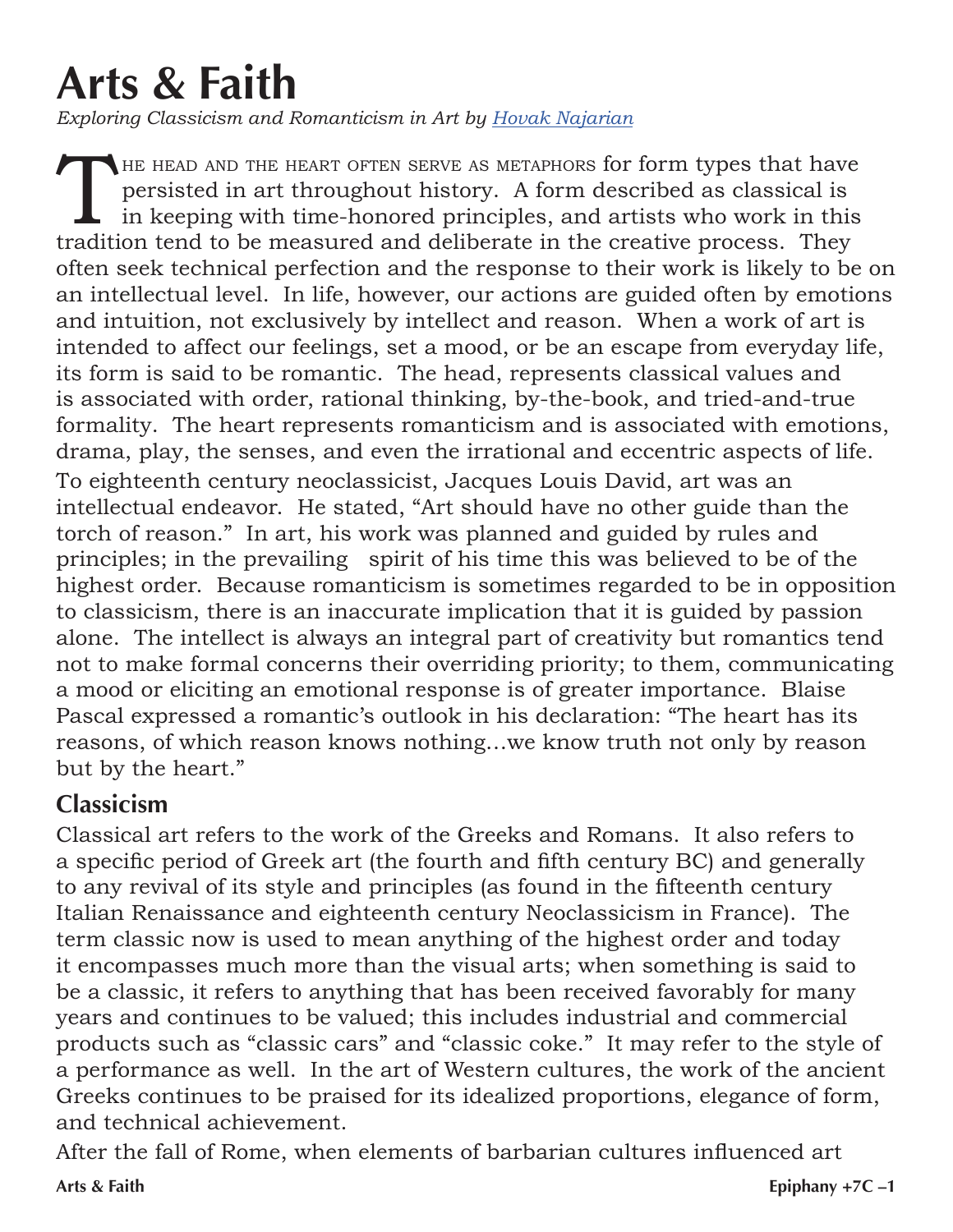of the medieval period, Greek and Roman contributions to art, science, and philosophy tended to be neglected. During the Italian Renaissance, however, interest in ancient cultures was renewed and the term "classic" took on broader meaning. The Romans used the word *classicus* in reference to writers that were regarded to be of the highest class of citizen. Today, we still speak of a person who is regarded highly as having class. Renaissance scholars adopted the term to designate all areas in which great work was achieved; particularly works by the ancient Greeks and Romans. From the fifteenth century onward, students of these works were said to be studying "the classics."

Greek and Roman imagery is often found in classical art but subject alone is not a determining factor of a work's category. A romanticist is free to use classical themes and likewise, a classicist may paint subjects associated with romanticism but in these works, attitudes about the creative process do not vary with the subject. The manner in which a work is created determines its style, not specific subject matter. In a broader look at art, classicism includes everything in which formal organization is a principal component. In this sense, although the paintings of nineteenth century pointillist Georges Seurat is linked to impressionism and did not depict classical subject matter, his working procedure and finished results are, nevertheless, a manifestation of classicism. Even abstract or non-objective works such as that of Dutch artist Piet Mondrian are a result of thinking as a classicist.

During the classical revival of the eighteenth century, Jacques Louis David was appointed by Napoleon Bonaparte to lead the French Academy of Art. Napoleon was an admirer of Roman culture, classicism, and military discipline. David's attitude toward art was similar to Napoleon's formula for success in war. In his Maxims, Napoleon wrote:

All the great generals of antiquity, as well as those who have since worthily followed in their footsteps, accomplished their great deeds by obeying the rules and principles of the art, that is to say, by the correctness of their combinations and a careful balancing of means and results, efforts and obstacles. They have been successful only by adapting themselves to these rules, whatever in other ways the boldness of their undertakings and the extent of their operations may have been. They never ceased to make war a real science.

If Napoleon were to have used the words artist and art in place of generals and war, he would be describing a classicist's approach to the creative process.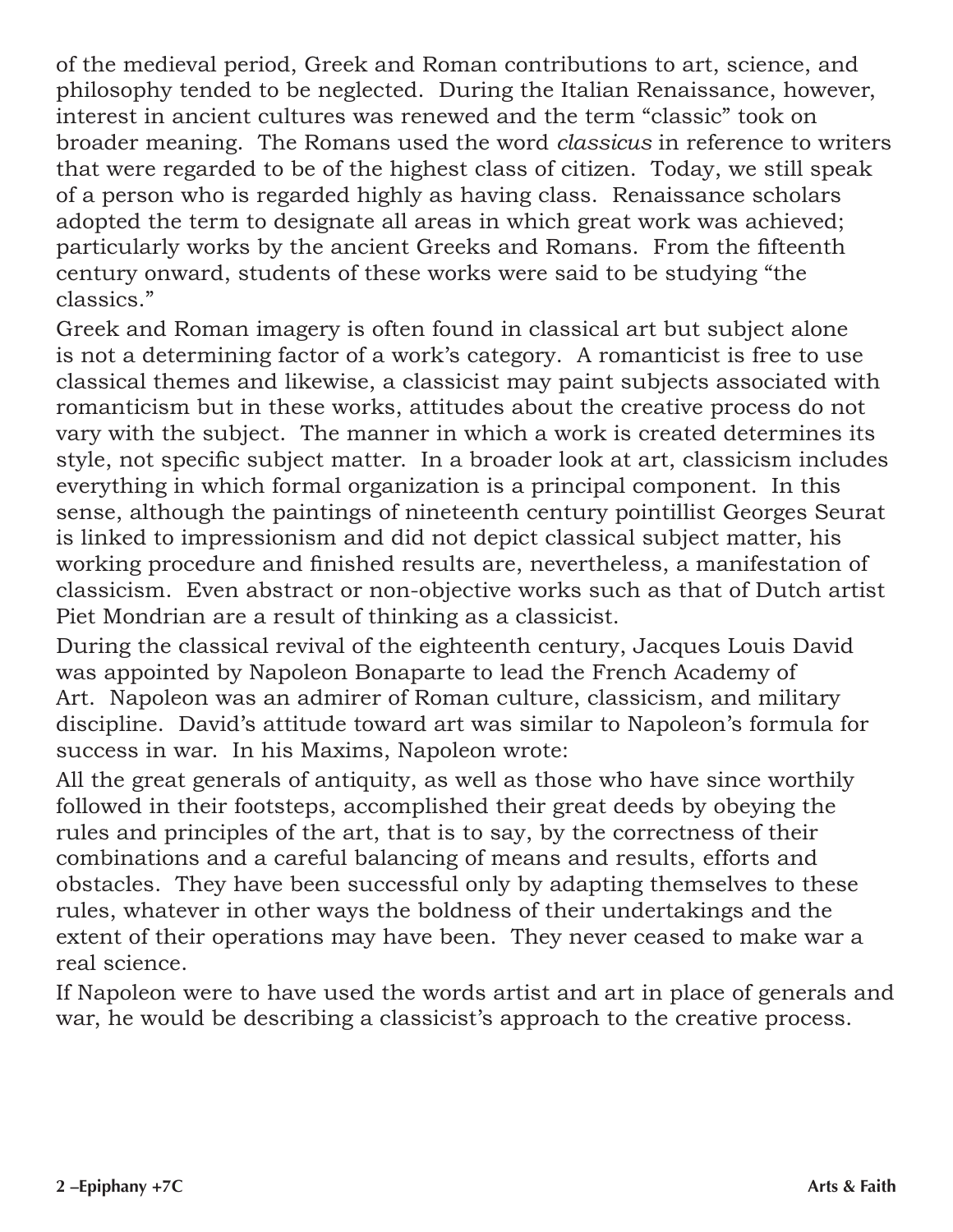## **Romanticism**

During the middle ages, Latin remained the language of the elite but in regions of the former Roman Empire it evolved and popular tales of knighthood, chivalry and love were written in the "romance languages" (now known as French, Italian, Spanish, Portuguese, and others). These "romance tales" had wide appeal and today a romantic spirit continues to be associated with one who pursues adventure and follows their heart.

In nineteenth century art, Romanticism grew as an opposition to Neoclassicism which in the teaching methods of the French Academy had become structured and pedantic. Instead of portraying heroic events in Greek and Roman culture, or its mythology, nineteenth century romantics preferred subject matter that depicted dramatic incidents and colorful places. North Africa and the Near East often were settings for their paintings. Whereas a neoclassicist's ideal in elegant beauty would be a Roman Venus, the goddess of love, a romanticist counterpart would be an exotic Turkish odalisque (harem woman). Like the romance novels of medieval times, paintings of nineteenth century romantics offered adventure vicariously and thus the imagination provided a colorful escape from the reality of people's lives. In the late nineteenth century and throughout the twentieth century, artists delved into many aspects of life and attempted to give form to their feelings. Impressionism, with its depiction of the good life in an urban environment, was in the romantic spirit. Expressionism, as found in the paintings of Edvard Munch, Vincent van Gogh, and Abstract Expressionism in midtwentieth century also were manifestations of romanticism. In the diversified area of romanticism, Marc Chagall's images of childhood memories, Henri Rousseau's naïve scenes of the jungle, and Salvador Dali's surreal paintings all are part of the romantic spirit.

Manifestations of romanticism appeared in art before it was defined as such. It may be seen in ancient art – even in Greek art of the Hellenistic Period. The romantic spirit continues in literature, music, motion pictures, and in the visual arts today.

*Hovak Najarian © 2014*